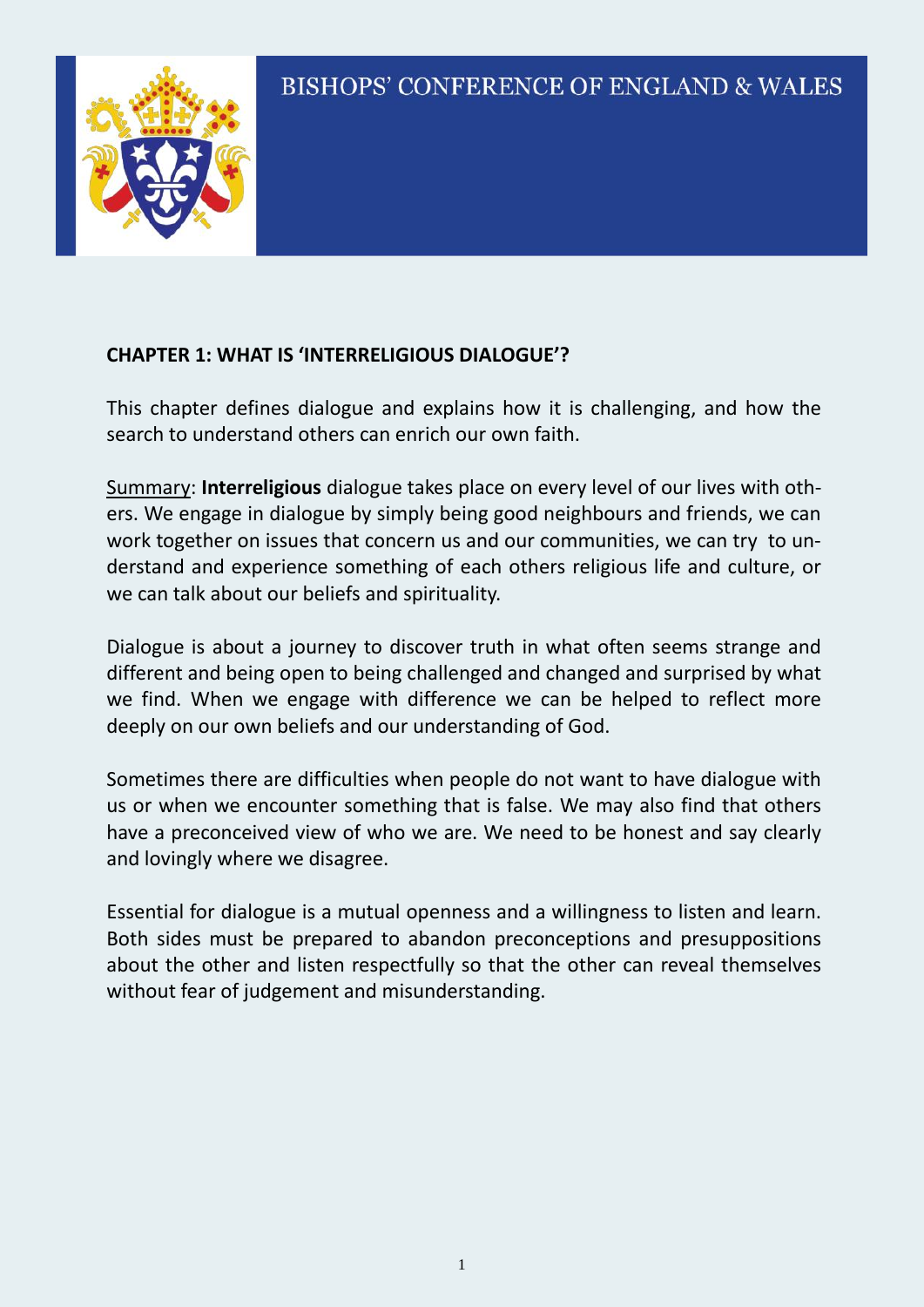

### **Interreligious dialogue is:**

- 'not so much an idea to be studied as a way of living in positive relationship with others' (Pope John Paul II 1990)
- 'a frame of mind, an attitude' (cf. "Meeting God in Friend and Stranger, p13)
- Simply living as good neighbours
- Working together in matters of common concern
- Trying to understand and experience something of each other's religion
- Recognising the presence of what is true and holy in other religions
- Reflecting on theological and spiritual matters
- Engaging with difference
- Being open to finding truth and goodness in other religions
- Being prepared to be challenged, surprised and changed by what we find
- Discerning between what is good and true and what is false
- Abandoning presuppositions and premature judgement
- Listening respectfully, lovingly and openly in the spirit of Christ
- Speaking honestly about our own faith
- Emptying ourselves so that the other's real identity can be disclosed

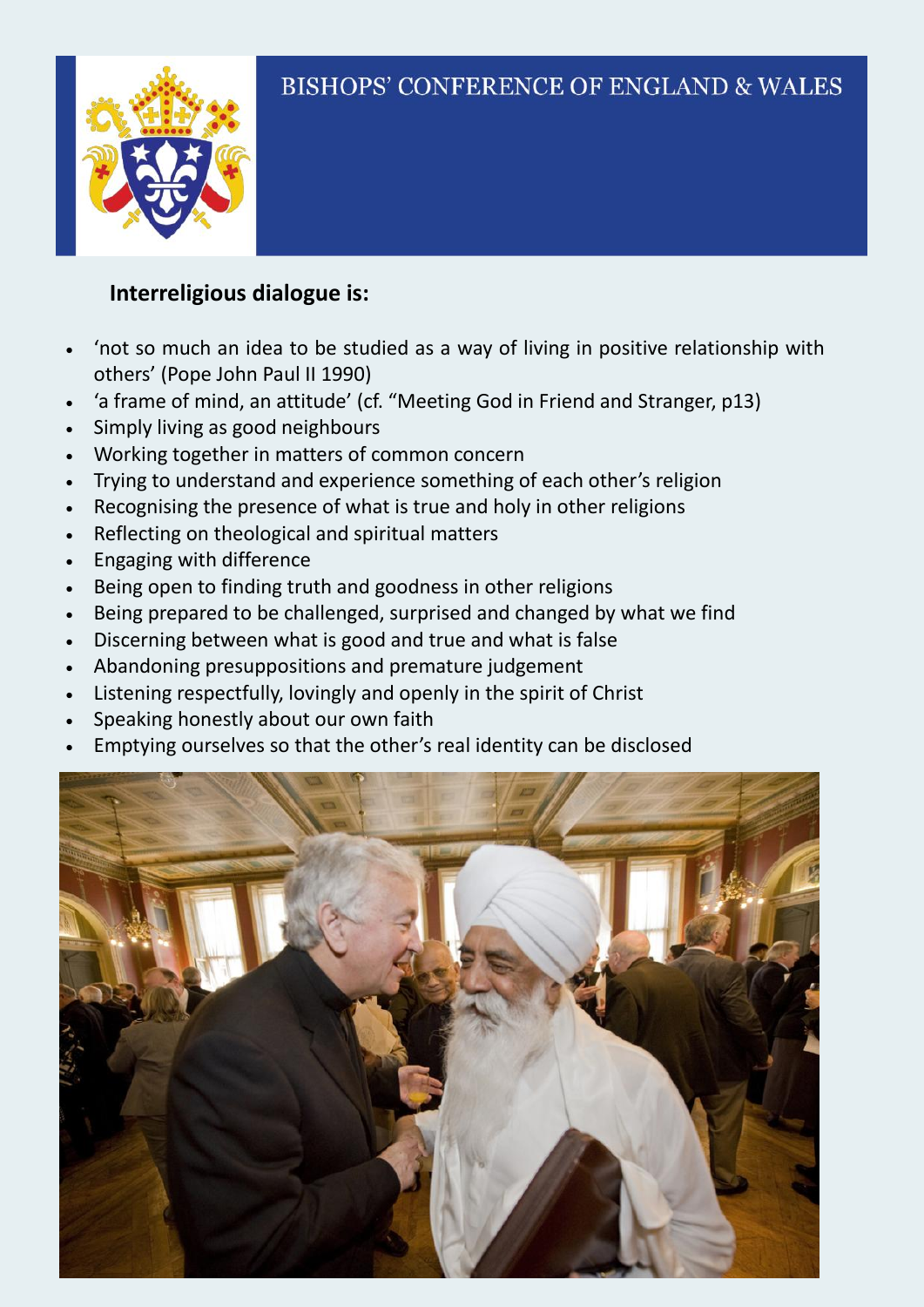

#### **Glossary:**

**Interfaith/interreligious**: For many people the terms 'interfaith' and 'interreligious' are interchangeable. The Church prefers to use the term 'interreligious' for relations with other religions, and interfaith specifically for dialogue with Judaism.

*[Dialogue] …means not only discussion, but also includes all positive and constructive interreligious relations with individuals and communities of other faiths which are directed at mutual understanding and enrichment. #1p13*

*Dialogue demands a combination of 'genuine love and respect, and openness to unexpected truth and goodness, with a firm grasp of our own Christian faith and a readiness to be led by its light #9p15*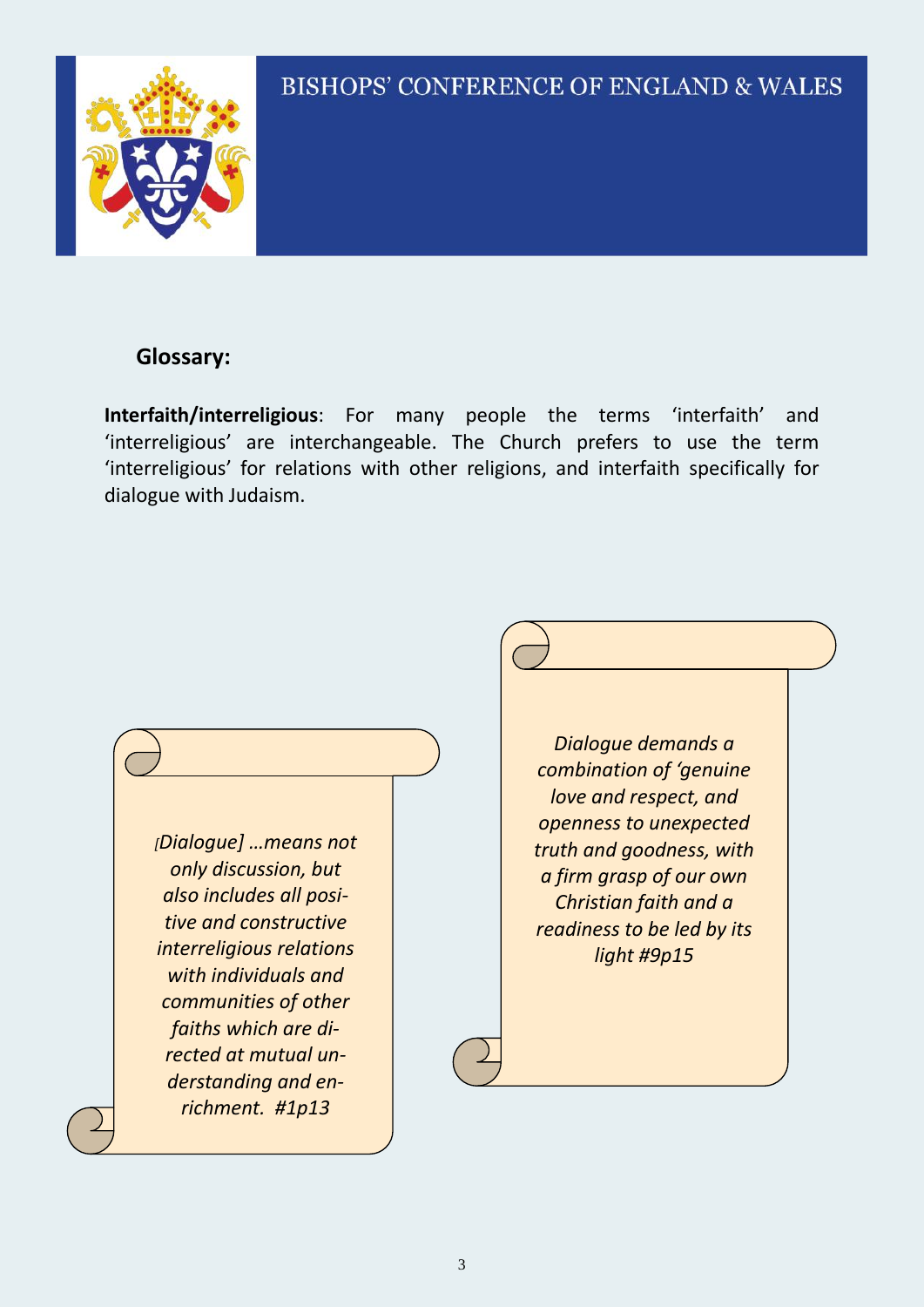

#### **Questions for discussion: On the text**

- $\Rightarrow$  Why does the Catholic Church ask us to develop dialogue with people of different religions?
- $\Rightarrow$  How can all Catholics be involved in this important task?
- $\Rightarrow$  To what extent should we co-operate with other Christians in this task?
- $\Rightarrow$  How far is interreligious dialogue a new teaching?
- $\Rightarrow$  Which sources of Church teaching does this new document draw upon?
- $\Rightarrow$  What do you understand by interreligious dialogue?

#### **From your experience**

- $\Rightarrow$  When did and how you first become aware of the term 'interreligious dialogue'?
- $\Rightarrow$  Do you have friends, neighbours or work colleagues of a different religion? What sort of relationship do you have with these people?
- $\Rightarrow$  Have you or your parish ever been involved in any interreligious activity? Talk about your experience.
- $\Rightarrow$  Have you ever discussed matters of faith or convictions with people of different religions? What was the outcome?
- $\Rightarrow$  How do you think we can deepen our understanding of our own faith through dialogue with people of other religions?
- $\Rightarrow$  How do you feel about experiencing the way people of other religions live and practise their beliefs? Do you have any particular interests or concerns?
- $\Rightarrow$  What are the issues that concern people of all religions and none in your area? Is there anything you and your neighbours could do to address these?